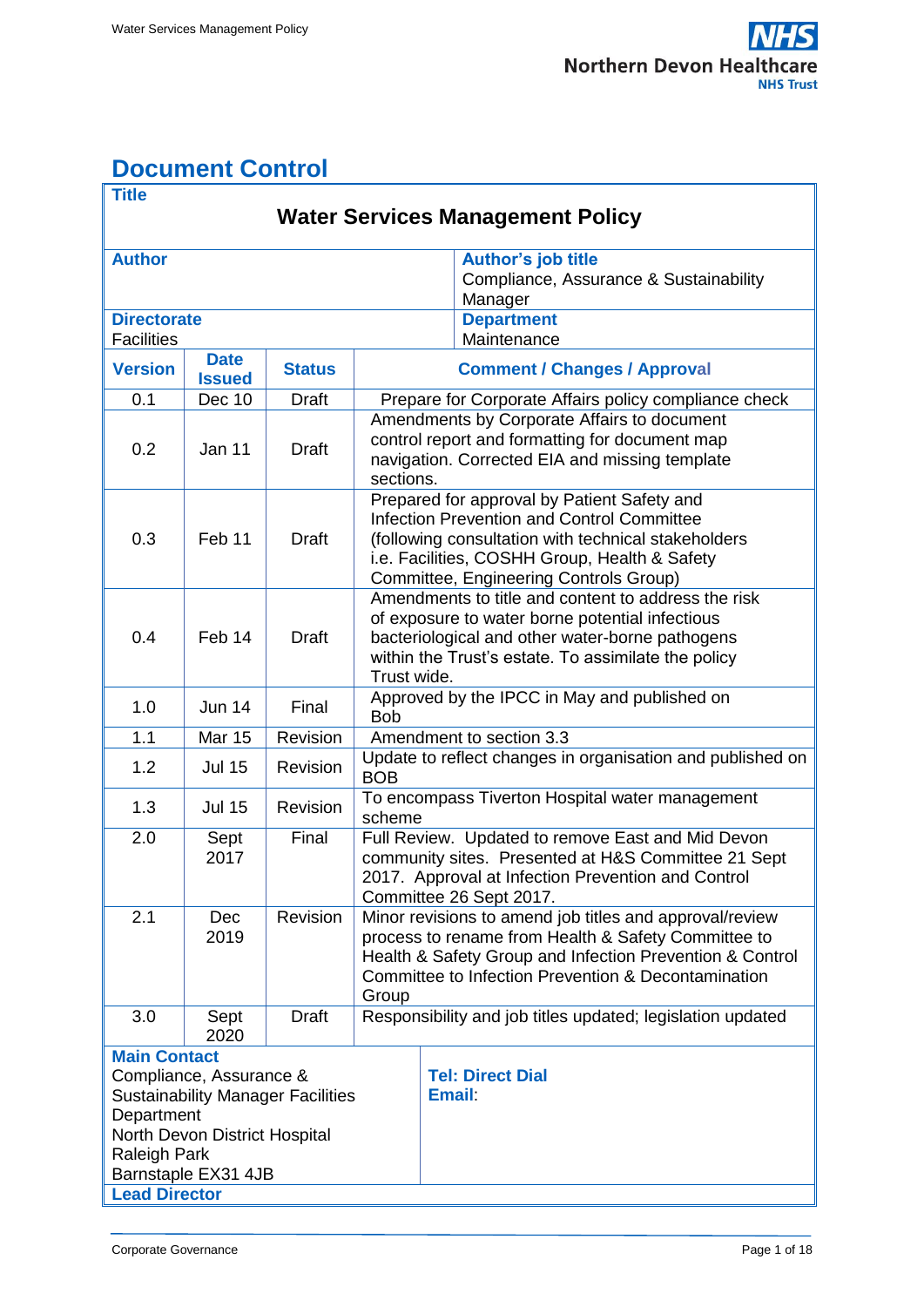| Director of Finance, Performance & Facilities                                                       |                    |                                             |                     |  |  |  |  |  |
|-----------------------------------------------------------------------------------------------------|--------------------|---------------------------------------------|---------------------|--|--|--|--|--|
| <b>Superseded Documents</b>                                                                         |                    |                                             |                     |  |  |  |  |  |
| Legionella Policy - the Prevention or Control of the risk of exposure to legionellosis              |                    |                                             |                     |  |  |  |  |  |
| <b>Issue Date</b>                                                                                   | <b>Review Date</b> |                                             | <b>Review Cycle</b> |  |  |  |  |  |
| September 2020                                                                                      | September 2023     |                                             | Three years         |  |  |  |  |  |
| <b>Consulted with the following stakeholders: (list all)</b>                                        |                    |                                             |                     |  |  |  |  |  |
| <b>Consultant Microbiologist</b><br>$\bullet$                                                       |                    |                                             |                     |  |  |  |  |  |
| <b>Technical managers</b><br>$\bullet$                                                              |                    |                                             |                     |  |  |  |  |  |
| <b>Infection Control</b><br>$\bullet$                                                               |                    |                                             |                     |  |  |  |  |  |
| <b>COSHH Group</b><br>$\bullet$                                                                     |                    |                                             |                     |  |  |  |  |  |
| <b>H&amp;S Committee</b><br>۰                                                                       |                    |                                             |                     |  |  |  |  |  |
| <b>Approval and Review Process</b><br>Reviewed by<br><b>COSHH Group, Engineering Controls Group</b> |                    |                                             |                     |  |  |  |  |  |
|                                                                                                     |                    |                                             |                     |  |  |  |  |  |
| Approved by<br>Infection Prevention & Decontamination Group and Health & Safety Group               |                    |                                             |                     |  |  |  |  |  |
| <b>Local Archive Reference</b>                                                                      |                    |                                             |                     |  |  |  |  |  |
| G:\Facilities Procedural Documents/BOB/Archive                                                      |                    |                                             |                     |  |  |  |  |  |
| <b>Local Path</b>                                                                                   |                    |                                             |                     |  |  |  |  |  |
| G:\Facilities Procedural Documents                                                                  |                    |                                             |                     |  |  |  |  |  |
| <b>Filename</b>                                                                                     |                    |                                             |                     |  |  |  |  |  |
| POL Water Services Management Policy V3.0 2020Aug                                                   |                    |                                             |                     |  |  |  |  |  |
| <b>Tags for Trust's internal website (Bob)</b><br><b>Policy categories for Trust's internal</b>     |                    |                                             |                     |  |  |  |  |  |
| website (Bob)                                                                                       |                    | Legionella, legionellosis, water, infection |                     |  |  |  |  |  |
| Facilities, Estates, Infection Control                                                              |                    |                                             |                     |  |  |  |  |  |
|                                                                                                     |                    |                                             |                     |  |  |  |  |  |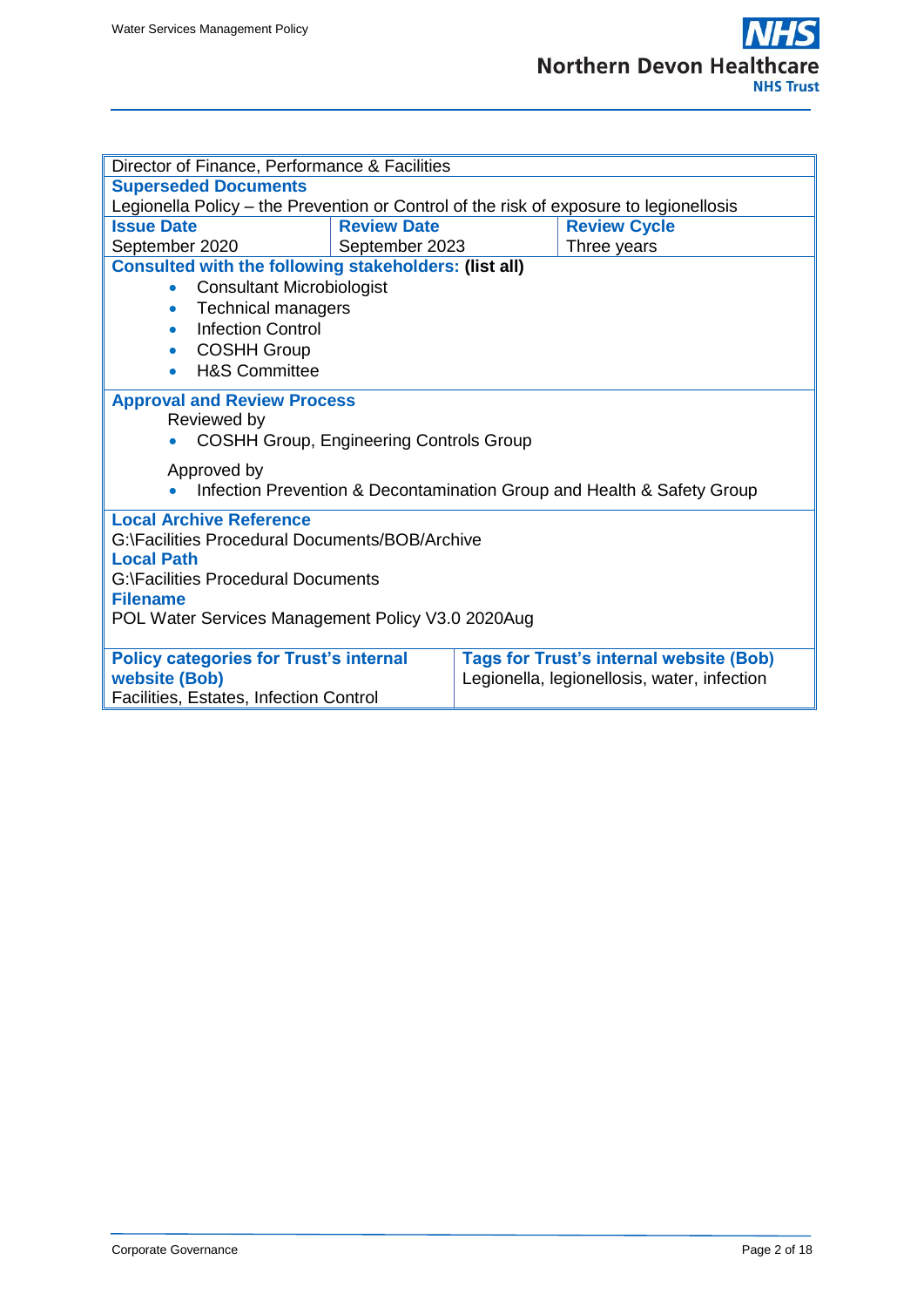

## **CONTENTS**

| 1. |                                                                                         |    |  |  |  |
|----|-----------------------------------------------------------------------------------------|----|--|--|--|
| 2. |                                                                                         |    |  |  |  |
|    |                                                                                         |    |  |  |  |
|    |                                                                                         |    |  |  |  |
| 3. |                                                                                         |    |  |  |  |
|    |                                                                                         |    |  |  |  |
|    |                                                                                         |    |  |  |  |
|    |                                                                                         |    |  |  |  |
| 4. |                                                                                         |    |  |  |  |
|    |                                                                                         |    |  |  |  |
|    |                                                                                         |    |  |  |  |
|    | The Role of Named Executive Director (Director of Finance, Performance & Facilities). 7 |    |  |  |  |
|    | The Role of the Responsible Person Water (Compliance, Assurance & Sustainability        |    |  |  |  |
|    |                                                                                         |    |  |  |  |
|    | The Role of the Deputy Responsible Persons (Water) (Operations, Engineering and         |    |  |  |  |
|    |                                                                                         |    |  |  |  |
|    |                                                                                         |    |  |  |  |
|    |                                                                                         |    |  |  |  |
|    | The role of the Facilities services (Referred to as the Installer in HTM 04) 9          |    |  |  |  |
|    |                                                                                         |    |  |  |  |
|    |                                                                                         |    |  |  |  |
|    | The Role of the Contract Supervising Officer (Capital and minor projects) 10            |    |  |  |  |
| 5. | Operational Procedures for the Prevention or Control of water borne potential           |    |  |  |  |
|    | infectious bacteriological growth and other water-borne pathogens within the Trust's    |    |  |  |  |
|    |                                                                                         |    |  |  |  |
|    | The Written Scheme for the Safe Management of Water Services (Water Safety Plan)10      |    |  |  |  |
| 6. | New Building Specifications and site operational management  11                         |    |  |  |  |
|    |                                                                                         |    |  |  |  |
|    |                                                                                         | 12 |  |  |  |
| 7. |                                                                                         |    |  |  |  |
|    |                                                                                         |    |  |  |  |
|    |                                                                                         |    |  |  |  |
| 8. |                                                                                         |    |  |  |  |
|    |                                                                                         |    |  |  |  |
|    |                                                                                         |    |  |  |  |
|    |                                                                                         |    |  |  |  |
| 9. | Monitoring Compliance with and the Effectiveness of the Policy  14                      |    |  |  |  |
|    |                                                                                         |    |  |  |  |
|    | Process for Implementation and Monitoring Compliance and Effectiveness 14               |    |  |  |  |
|    |                                                                                         |    |  |  |  |
|    |                                                                                         |    |  |  |  |
|    |                                                                                         |    |  |  |  |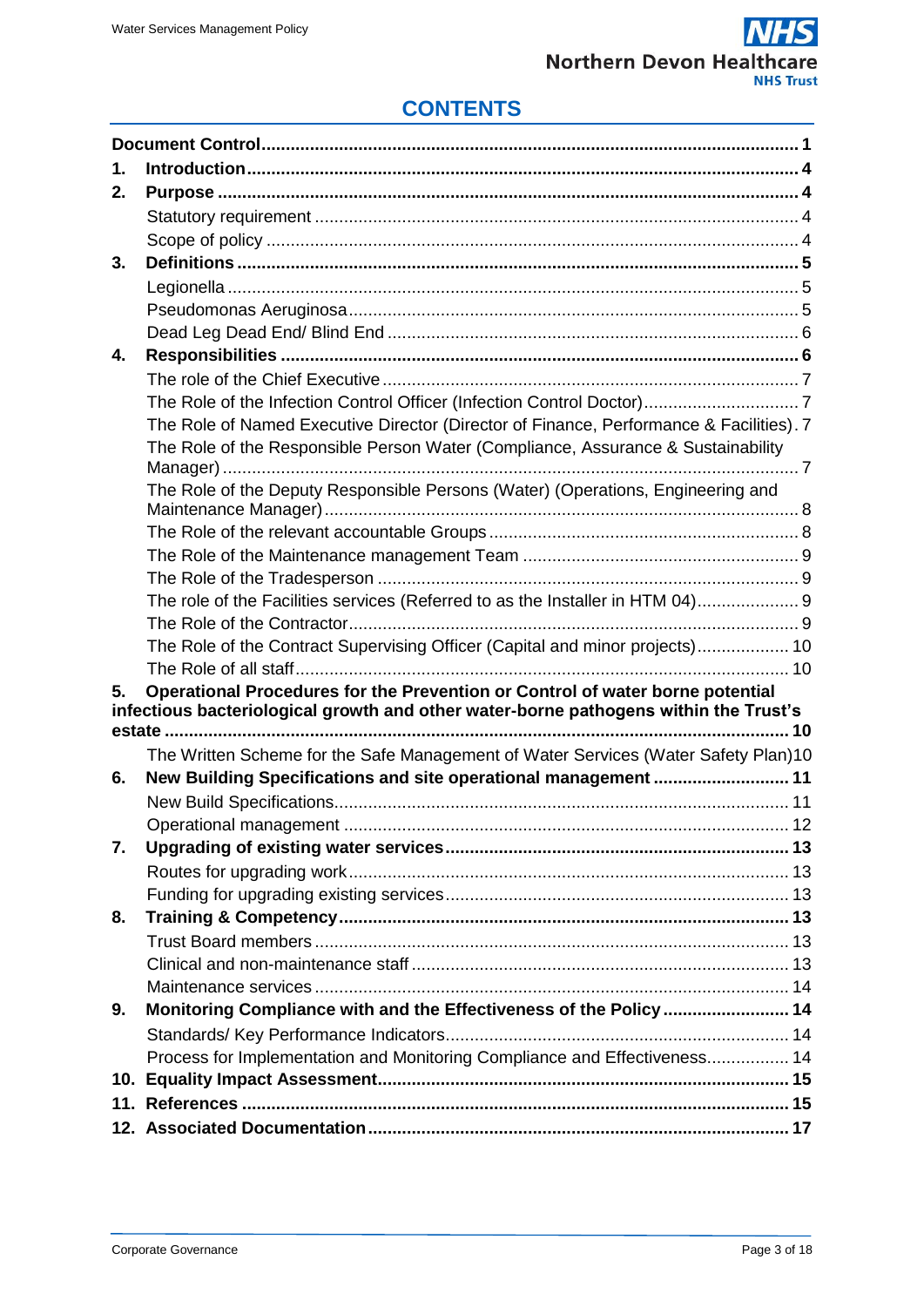# <span id="page-3-0"></span>**1. Introduction**

- **1.1.** Water services within the Healthcare estate can harbour and support potentially infectious bacteria and other water-borne pathogens. One such bacteria is Legionella, a potentially fatal infectious bacteria that thrives in standing water sources such as domestic hot-water systems, air conditioner ducts, cooling towers, and ponds and is usually spread as an [aerosol.](http://www.wisegeek.com/what-are-aerosols.htm)
- **1.2.** The Trust has a responsibility to protect its staff, visitors, patients and contractors from the risk of exposure to all such water borne potentially infectious bacteriological growth within its water services. In order to achieve this, the Trust will ensure that all reasonable measures are taken to prevent such exposure by ensuring that its water services are managed safely and that effective maintenance procedure are in place to reduce this risk.

## <span id="page-3-1"></span>**2. Purpose**

## **Statutory requirement**

- <span id="page-3-2"></span>**2.1.** The purpose of this document is to ensure adherence to the Health & Safety at Work Act 1974, the Water Supply (Water Quality) Regulations 2018, HSG 274, the Health and Safety Commission's Approved Code of Practice and guidance document L8, the Hospital Technical Memorandum HTM 04-01: The control of Legionella, hygiene, "safe" hot water, cold water and drinking water systems and the addendum (March 2013) Pseudomonas aeruginosa – advice for augmented care units. Additional requirements are listed in the References section 14.
- **2.2.** Implementation of this policy will ensure that:
	- The risk of, and exposure to water borne potential infectious bacteriological and other water-borne pathogens within the Trust's estate is minimised
	- The Trust complies with all relevant legislation, regulations and Codes of Practice relating to the management of Legionella, hygiene, "safe" hot water, cold water and drinking water systems.
	- Staff are aware of their responsibilities

## **Scope of policy**

- <span id="page-3-3"></span>**2.3.** The policy applies to all Trust staff and to all Trust premises whether part of the estate or leased for use by the Trust.
- **2.4.** This policy forms part of the Trust's overarching document The Written Scheme for the Safe Management of Water Services, which addresses the requirements necessary to fulfil the Trust's statutory duties under Health & Safety at Work Act 1974 etc.
- **2.5.** This policy addresses the following:
	- A Water management strategy, roles and responsibilities
	- New building specifications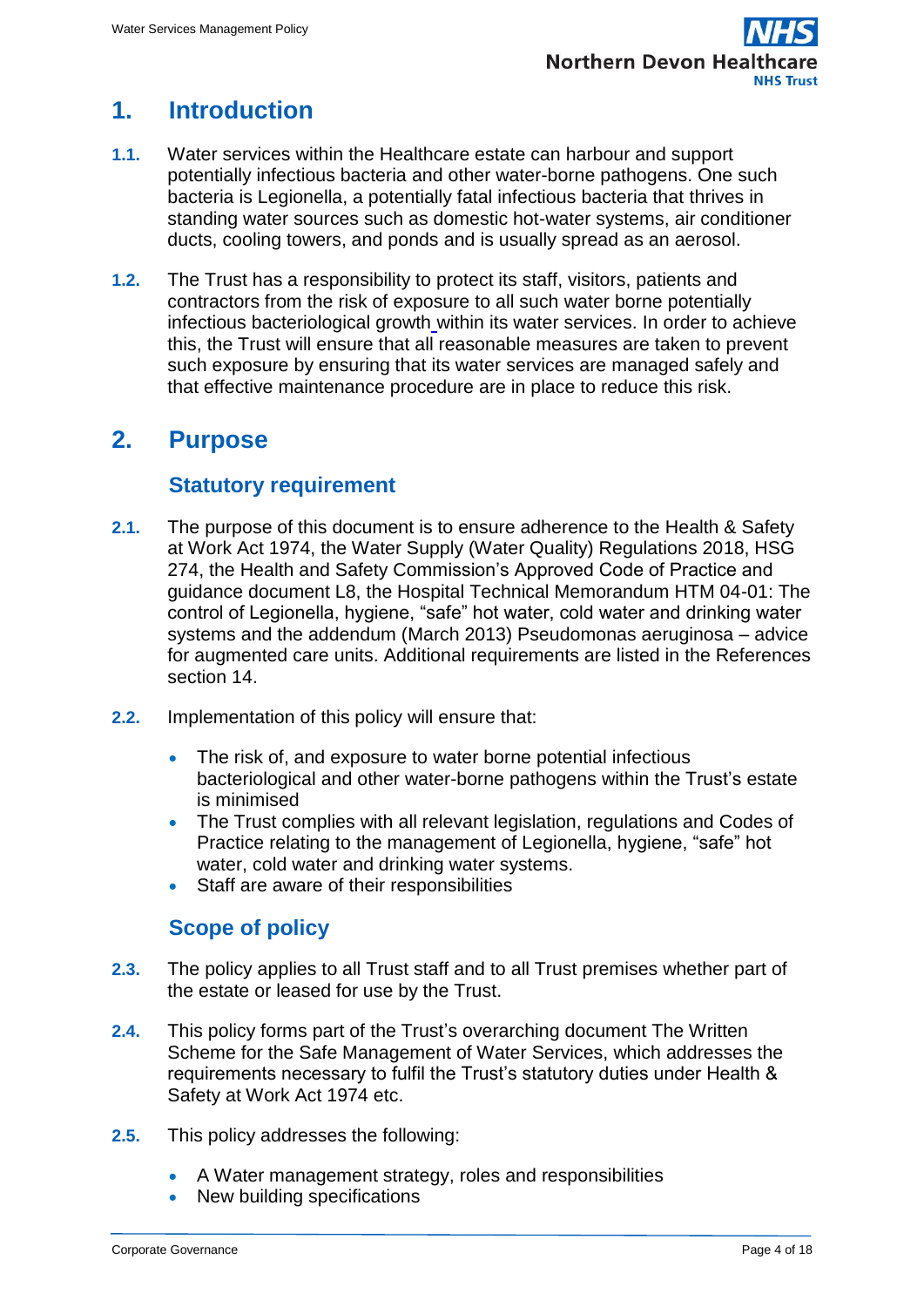

- Operational and day to day management
- Upgrading of water services
- Up to date records
- **2.6.** The overarching document "The Written Scheme for the Safe Management of Water Services (Water Safety Plan)" also addresses:
	- Training and competence
	- **Emergency plans (including evacuation strategies)**
	- Water safety audits
	- Water services risk assessments
	- Integrated risk management plans (IRMPs)
	- Written schemes of delegation

## <span id="page-4-0"></span>**3. Definitions**

#### **Legionella**

- <span id="page-4-1"></span>**3.1.** Legionella is an infectious bacterium that thrives in standing water sources such as domestic hot-water systems, air conditioner ducts, cooling towers, ponds and hot tubs. Legionella is usually spread as an [aerosol.](http://www.wisegeek.com/what-are-aerosols.htm) If inhaled, it can affect those who are susceptible because of age, illness, immunosuppression, smoking etc.
- **3.2.** Legionella bacteria are common and can be found naturally in environmental water sources such as rivers, lakes and reservoirs, usually in low numbers. Legionella bacteria can survive under a wide variety of environmental conditions and have been found in water at temperatures between 6°C and 60°C. It thrives in temperatures between 25 and 45 °C (77 and 113°F), with an optimum around 35°C (95°F).

#### **Pseudomonas Aeruginosa**

- <span id="page-4-2"></span>**3.3.** This is an opportunistic pathogen that can colonise and cause infection in patients who are immuno-compromised or whose defences have been breached. In most cases, colonisation will precede infection. Some colonised patients will remain well but can act as sources for colonisation and infection of other patients. As a microorganism that is often found in water, the more frequent the direct or indirect contact between a susceptible patient and contaminated water, and the greater the microbial contamination of the water, then the higher the potential for patient colonisation or infection.
- **3.4.** Contaminated water in a hospital setting can transmit Pseudomonas aeruginosa to patients through the following ways:
- **3.5.** Direct contact with the water through:
	- ingesting
	- bathing
	- contact with mucous membranes or surgical site, or through splashing from water outlets or basins (where the flow from the outlet causes splash back from the surface);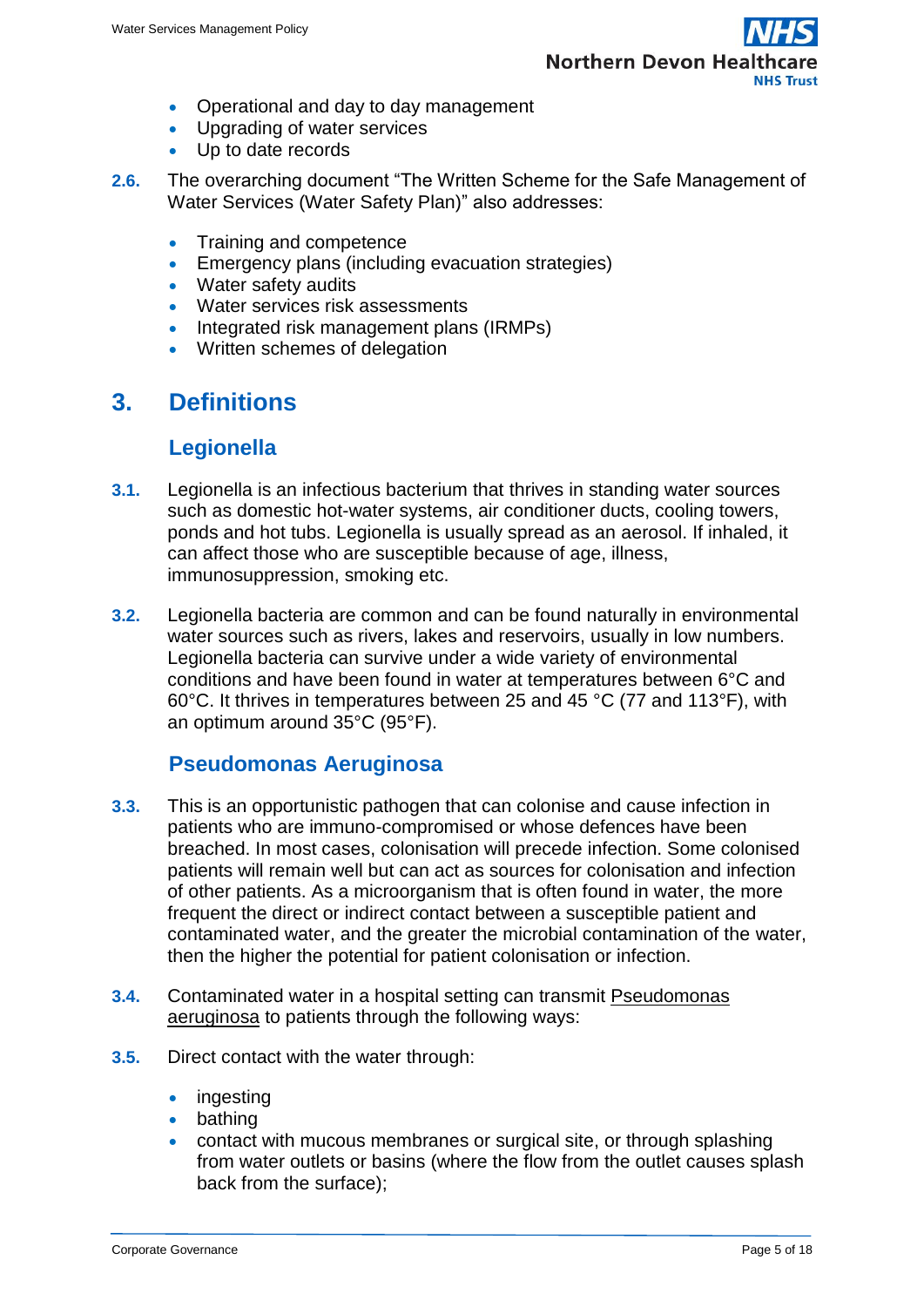

- inhalation of aerosols from respiratory equipment, devices that produce an aerosol or open suctioning of wound irrigations;
- medical devices/equipment rinsed with contaminated water;
- Indirect contact via healthcare workers' hands following washing hands in contaminated water, from surfaces contaminated with water or from contaminated equipment such as reusable wash-bowls.

## **Dead Leg Dead End/ Blind End**

- <span id="page-5-0"></span>**3.6.** A dead leg/dead end/blind end is a length of pipe closed at one end through which no water passes. It can also be a length of water system pipework leading to a fitting through which water only passes infrequently when there is draw off from the fitting, providing the potential for stagnation.
- **3.7.** Bacteria in dead-end pipe lengths and crevices are protected from flushing and disinfection procedures and can recontaminate the piping system. 'Dead legs' can occur where bathrooms, showers, toilets, sinks, etc. are taken out of use, or are used very infrequently.
- **3.8.** They are the greatest risk in supporting water borne potential infectious bacteriological and other water-borne pathogens. It will be the responsibility of the manager and user to alert the Facilities Team so that measures can be put in place to reduce such risk.

## <span id="page-5-1"></span>**4. Responsibilities**

- **4.1.** The management of water services is key to reducing the risk of water borne potential infectious bacteriological and other water-borne pathogens within the Trust's estate. It is therefore imperative that all staff are aware of their role in managing this risk. In addition to allocated roles and responsibilities as identified in the guidance document HTM 04-01 The control of Legionella, hygiene, safe" hot water, cold water and drinking water systems – Part B Operational Management.
- **4.2.** To ensure that the cascade of responsibility is known to all, the Responsible Person water (RP) will ensure presentations to key groups identifying the risks that could be the result of their actions.
- **4.3.** It will be the responsibility of all staff to ensure that the level of responsibility bestowed upon them within this policy is met, to ensure the risk of Legionella from water borne pathogens arising from their actions is reduced.
- **4.4.** HTM 04-01 Addendum refers to the Water Safety Group (WSG) in this Trust; this function is provided by the Infection Control Engineering Group; this is a multidisciplinary group formed to undertake the commissioning and development of the water safety plan (WSP), as collated in the Water Management Written Scheme. It also advises on the remedial action required when water systems or outlets are found to be contaminated and the risk to susceptible patients is increased.
- **4.5.** As identified in the HTM 04-01 the key roles are as follows: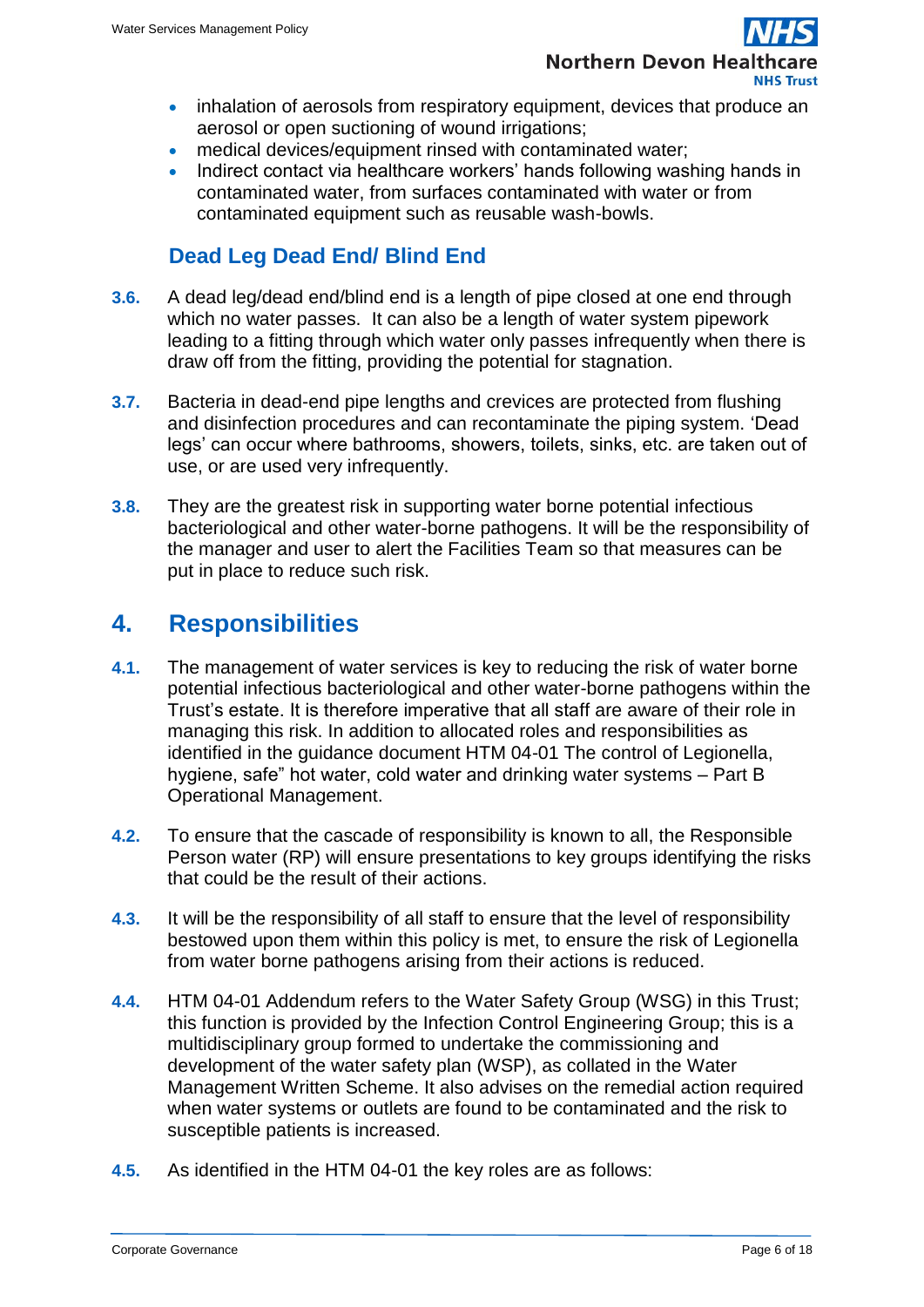## **The role of the Chief Executive**

<span id="page-6-0"></span>**4.6.** The Chief Executive is the Duty Holder for the Trust who is ultimately accountable for the safe operation of the Healthcare premises. The Chief Executive will nominate a Named Executive director to act as lead.

#### <span id="page-6-1"></span>**The Role of the Infection Control Officer (Infection Control Doctor)**

- **4.7.** The Infection Control Officer and Consultant Microbiologist are:
	- Nominated by management to advise on infection control policy and to have responsibility for the maintenance of water quality
	- Responsible for ensuring that advice is provided on infection control policy
- **4.8.** This policy should be acceptable to the Infection Prevention & Control Team and they should agree any amendment to the Water Services Management policy.

#### <span id="page-6-2"></span>**The Role of Named Executive Director (Director of Finance, Performance & Facilities)**

- **4.9.** The named Executive Director is responsible for:
	- Acting as Lead for the safe management of water services
	- Providing assurance to the Trust Board and all its members that all such measures are in place to reduce the risk of water borne potential infectious bacteriological and other water-borne pathogens within the Trust's estate.
	- Ensuring a Responsible Person (Water) is appointed.

#### <span id="page-6-3"></span>**The Role of the Responsible Person Water (Compliance, Assurance & Sustainability Manager)**

- **4.10.** The Responsible Person (Water) is responsible for:
	- Devising and managing the necessary procedures to ensure that the quality of water in Trust premises is maintained.
	- Ensuring that all operational procedures are carried out in an effective and timely manner.
	- Providing the required assurance to the Named Executive Director.
- **4.11.** The Responsible Person (Water), in association with the Infection Control Officer, Consultant Microbiologist and maintenance staff, will:
	- Advise on the potential areas of risk and identify where systems do not adhere to this guidance;
	- Liaise with the water suppliers and Environmental Health departments and advise on the continuing procedures necessary to ensure acceptable water quality;
	- Monitor the implementation and efficacy of those procedures:
	- Approve and identify any changes to those procedures;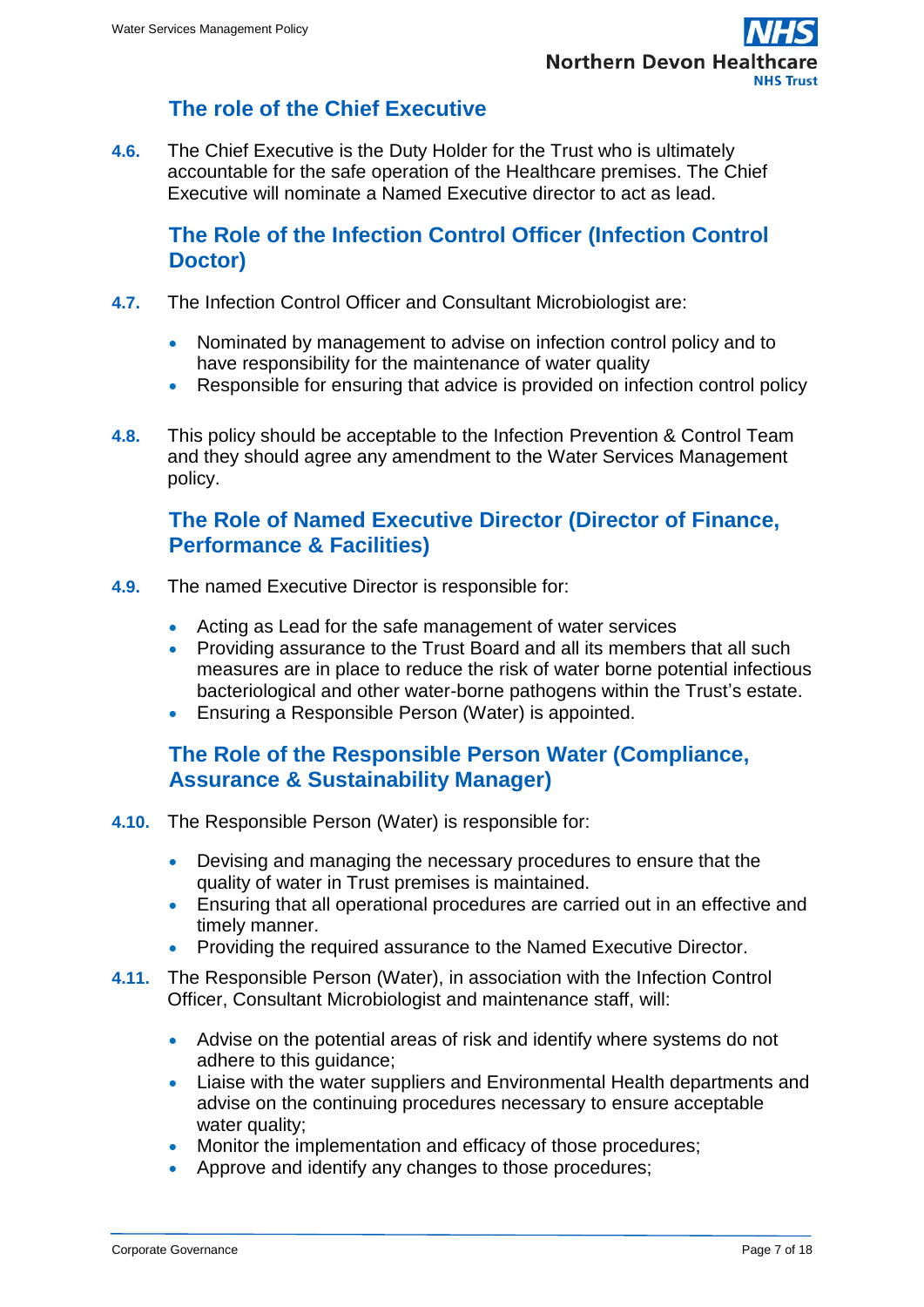- **Ensure equipment that is to be permanently connected to the water supply** is properly installed;
- Ensure adequate operating and maintenance instructions exist and adequate records are kept.
- Ensuring that they are fully conversant with all water services within the healthcare establishment and the control measures in place.
- **4.12.** The appointment of an engineer is appropriate in that the role can extend to the operation and maintenance of associated plant. It is recognised that the Responsible Person (Water) cannot be an expert on all matters and must be supported by specialists in specific subjects such as water treatment and microbiology, but they must undertake responsibility for calling upon and coordinating the activities of such specialists.
- **4.13.** The Authorising Engineer Water specialist (AE Water) is an independent professional advisor whose primary role is to assist organisations in managing the risks from exposure to bacteria, viruses and other pathegens in water systems. The Authorising Engineer will be highly qualified and suitably experienced to be able to give advice and direction when requested to the Responsible Person Water and provide guidance and direction to the maintenance team.
- **4.14.** The Responsible Person (Water) should be aware that manufacturers, importers, suppliers, installers and service providers have specific responsibilities that are set out in the Health and Safety Commission's (2000) Approved Code of Practice L8.
- **4.15.** The Responsible Person (Water) is responsible for the implementation of an effective Planned Preventative Maintenance Program as listed in the "Written Scheme for the Management of Water Services". This document, held and maintained by the Responsible Person Water, incorporates the preparation of fully detailed operating and maintenance documented process. This includes the filing and recording of maintenance records. The Responsible Person (Water) should appoint a deputy to whom delegated responsibilities may be given.

## <span id="page-7-0"></span>**The Role of the Deputy Responsible Persons (Water) (Operations, Engineering and Maintenance Manager)**

- **4.16.** The Deputy Responsible Persons (Water) is responsible for:
	- Supporting the Responsible Person (Water) in their role
	- Acting as a deputy in times of the absence of the Responsible Person (Water).
	- Ensuring that they are fully conversant with all water services within the healthcare establishment and the control measures in place.

## **The Role of the relevant accountable Groups**

<span id="page-7-1"></span>**4.17.** In order to ensure key individuals within the Trust are aware and have an influence in any policy or procedural development the following lists their involvement: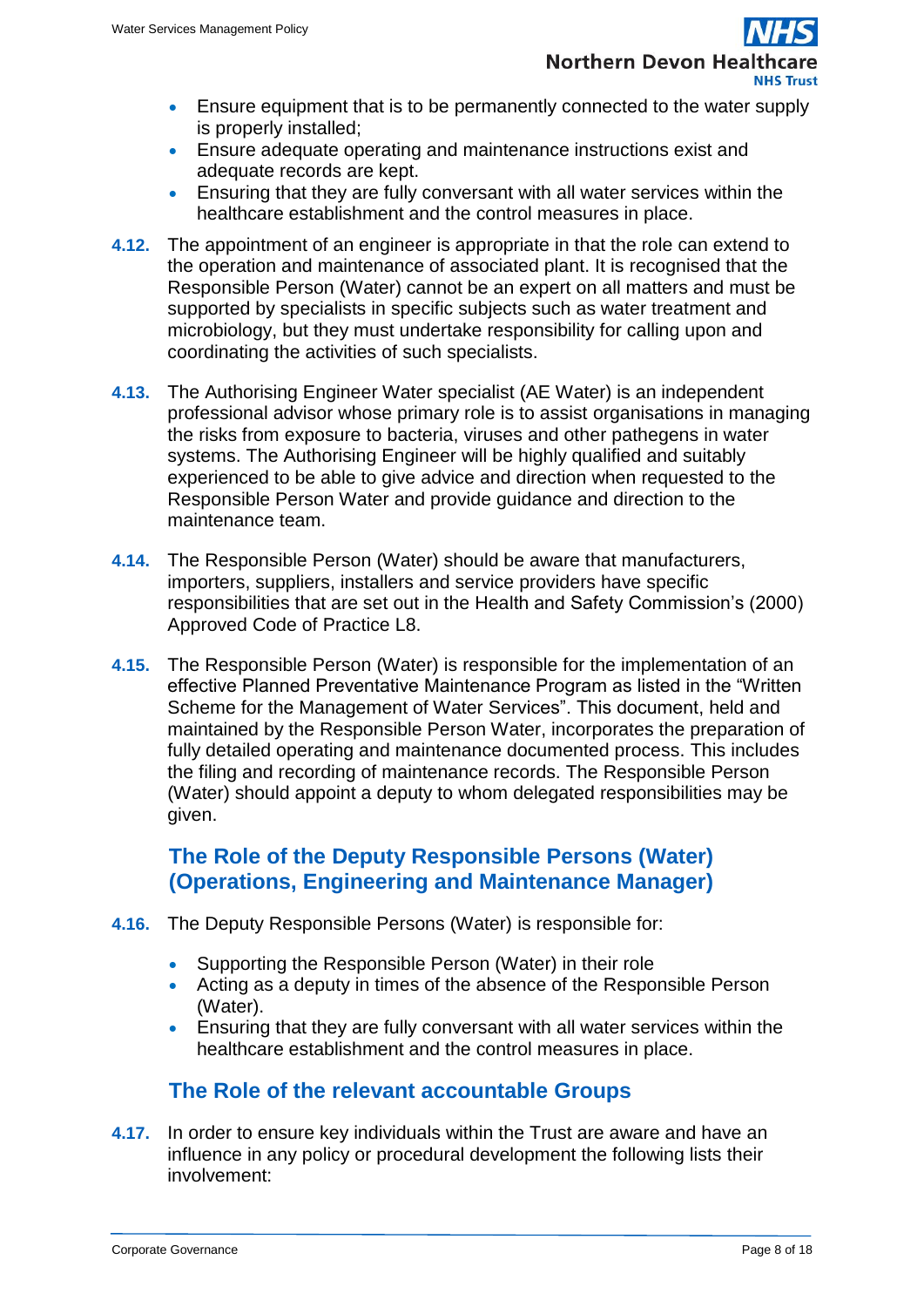- Engineering Controls Group; this group meeting quarterly with members from Facilities and Infection Prevention & Control will monitor all practical applications to meet this policy. The minutes of the Group will be presented as an agenda item at the Trust's Infection Prevention & Decontamination Committee and COSHH group meeting.
- COSHH Group; this group as a standard agenda item will receive the minutes of the Engineering Controls Group, discussing and providing comment/feedback on any issues of concern.
- Infection Prevention and Decontamination Committee; this committee as an overarching group will, as a standard agenda item, monitor and advise on the minutes of the Engineering Controls Group.
- Health & Safety Group; this group will have access to the minutes of the Engineering Controls Group and be involved in commenting on any changes or amendments to this policy document.

## **The Role of the Maintenance management Team**

- <span id="page-8-0"></span>**4.18.** The Operations, Engineering and Maintenance Manager and other Estates Officers are responsible for:
	- Ensuring they have sufficient technical knowledge and the experience necessary to manage the day to day maintenance and routine testing of the water, storage and distribution system. To ensure that all relevant Planned Preventative Maintenance (PPM) is carried out in a timely manner.

## **The Role of the Tradesperson**

<span id="page-8-1"></span>**4.19.** A tradesperson is someone who is appointed in writing by the Responsible Person (Water) to carry out, under the control of the maintenance supervisor, work on the water, storage and distribution system. This may be a skilled or non-skilled person but competent to the role that is bestowed upon them.

## <span id="page-8-2"></span>**The role of the Facilities services (Referred to as the Installer in HTM 04)**

- **4.20.** This service is responsible for:
	- The provision of the water, storage and distribution system.

## **The Role of the Contractor**

<span id="page-8-3"></span>**4.21.** The contractor is the person or organisation designated by management to be responsible for the supply, alteration, installation, validation and verification of hot and cold water services, and for the conduct of the installation checks and tests. In relation to the control of water borne potential infectious bacteriological growth and other water-borne pathogens within the Trust's estate, it is essential to ensure that potential contractors are competent and qualified. In such cases it would be desirable if all operatives had completed the water regulation course and that the company was a member of the Legionella Control Association.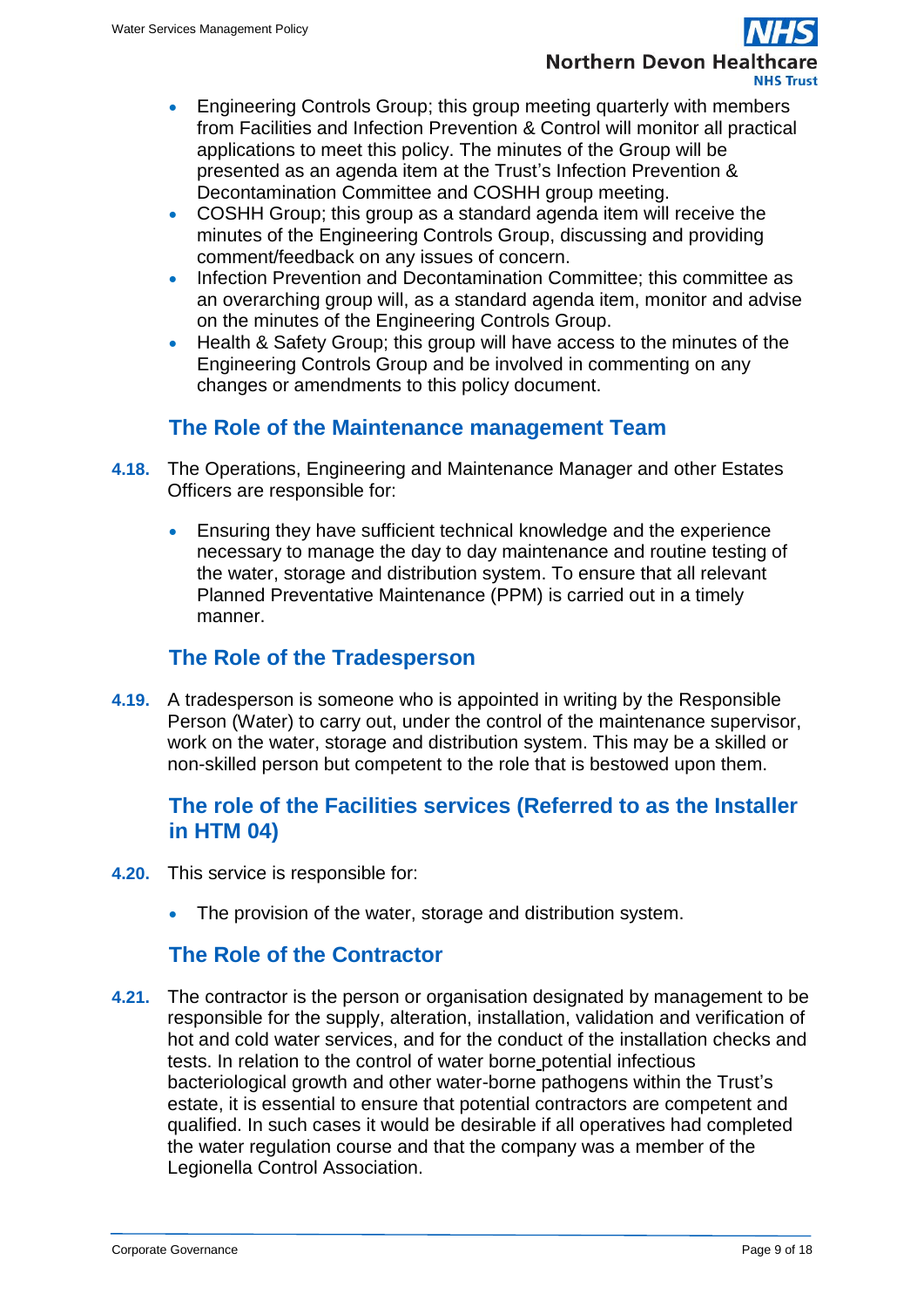#### <span id="page-9-0"></span>**The Role of the Contract Supervising Officer (Capital and minor projects)**

**4.22.** The person nominated by the Trust management to witness tests and checks under the terms of contract. He/she should have specialist knowledge, training and experience of hot and cold water supply, storage and mains services.

## **The Role of all staff**

- <span id="page-9-1"></span>**4.23.** Awareness of this policy among all staff is key to ensuring the risk of exposure to water borne potential infectious bacteriological growth and other waterborne pathogens within the Trusts estate is reduced. In addition to those carrying out PPM and alterations to water systems Managers and users must be aware of their local water services and the application of the service in respect to their business.
- **4.24.** Dead legs and blind ends are the greatest risk to the supporting of water bourne potential infectious bacteriological growth and other water-borne pathogens within the Trusts estate. Where bathrooms, showers, toilets, sinks, etc. are taken out of use it is the responsibility of the local manager and user to alert the Facilities Team so that measures can be put in place to reduce the risk.

## <span id="page-9-2"></span>**5. Operational Procedures for the Prevention or Control of water borne potential infectious bacteriological growth and other water-borne pathogens within the Trust's estate**

- **5.1.** The risk of water borne potentially infectious bacteriological growth and other water-borne pathogens within the Trust's estate is seen as preventable. Current statutory legislation requires both management and staff to be aware of their individual and collective responsibility for the provision of wholesome, safe hot and cold water supplies. Healthcare premises are dependent upon water to maintain hygiene and a comfortable environment for patients and staff, and for clinical and surgical care.
- **5.2.** The design of hot and cold water supply systems must ensure that the risk of stagnation in storage vessels and distribution systems is eliminated or minimised. Maintenance regimens must provide assurance that these design measures are maintained and operating correctly to reduce risk of contamination.

## <span id="page-9-3"></span>**The Written Scheme for the Safe Management of Water Services (Water Safety Plan)**

**5.3.** The overarching procedural document The Written Scheme for the Safe Management of Water Services is an essential document for ensuring the Trust meets the requirements of this policy. It will contain key new-build requirements and operational management protocol for the Trust's estate.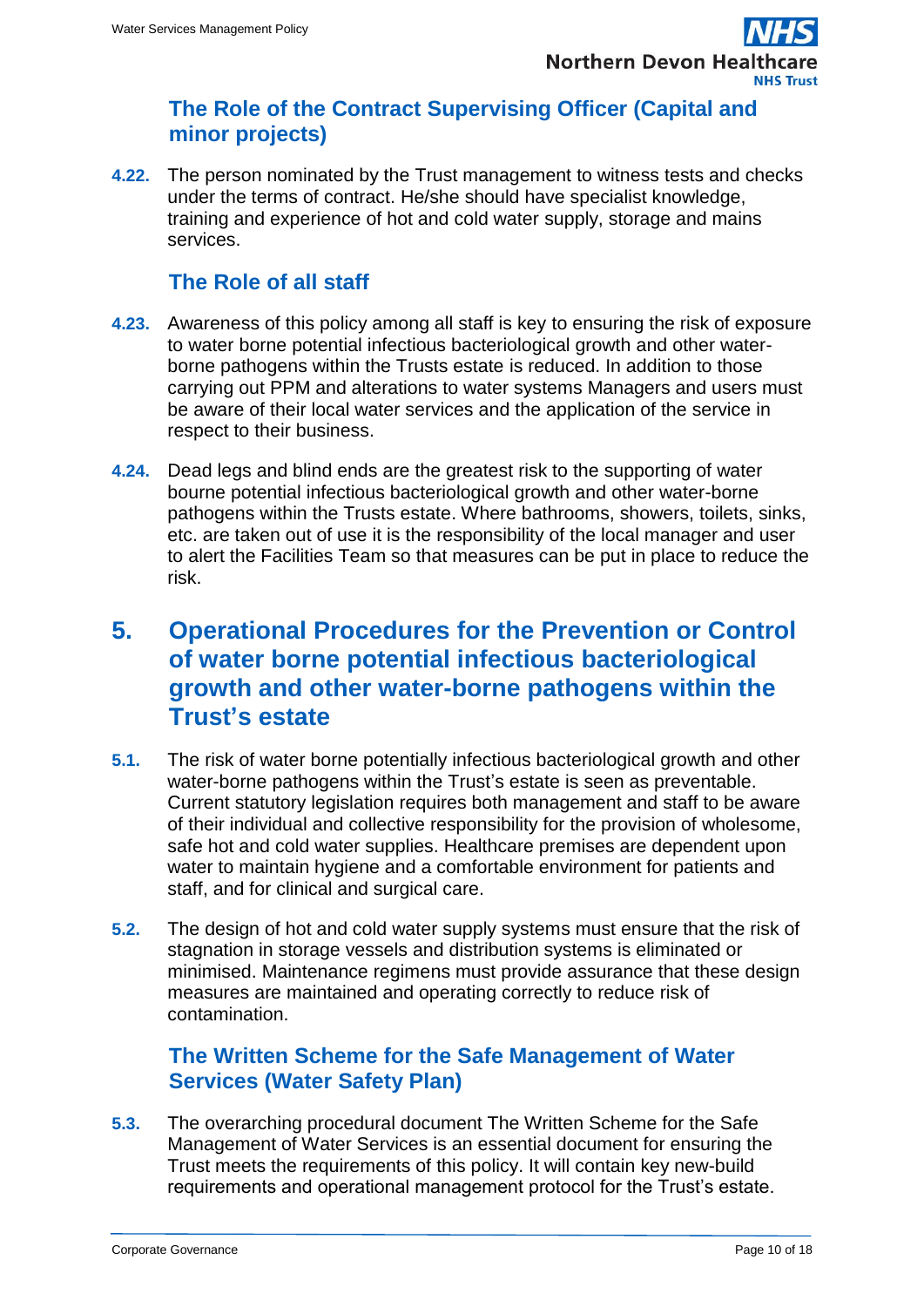

This document will be produced and maintained up todate by the Responsible Person (Water) and approved by Infection Control along with the key technical stakeholders within Facilities. The Responsible Person (Water) will be responsible for its maintenance, upkeep and compliance to relevant legislation.

- **5.4.** Links to the following information will be contained within the document;
	- Management structure
	- Policy statement
	- Planned Preventative Maintenance matrix
	- Tap index process
	- blender check process
	- Tank inspection process
	- Tank cleaning process
	- Shower head cleaning process
	- Calorifier inspections process
	- Booster set inspections process
	- AHU trap inspections process
	- Systems descriptions
	- Drawing schedule
	- Chemical/micro analysis
	- Risk assessments
	- Audits & projects to reduce Legionella risk
	- Training Records
	- Pseudomonas
- **5.5.** This list will be added to as required to ensure full compliance with all future legislation and guidance documentation.

## <span id="page-10-0"></span>**6. New Building Specifications and site operational management**

**6.1.** Whether a new build or a maintenance issue that involves the alteration to an existing service, the key document to be referenced is the Trust's overarching document The Written Scheme for the Safe Management of Water Services.

#### **New Build Specifications**

- <span id="page-10-1"></span>**6.2.** As well as complying with the recommendations outlined in this policy the design and installation of the hot and cold water services, new or extended, in any NHS premises should also comply with:
	- The Water Supply (Water Fittings) Regulations 2018, recommendations of the water suppliers in the Water Regulations Advisory Scheme's (WRAS) 'Water Regulations Guide', and any other requirements of the local water undertaker;
	- Approved Code of Practice, Legionnaires' disease: the control of legionella bacteria in water systems (L8). Health and Safety Executive,(Fourth edition) Published 2013, which requires that there must be a Written Scheme (Water Safety Plan) for the Safe Management of Water Services in place in respect of controlling Legionella in water systems.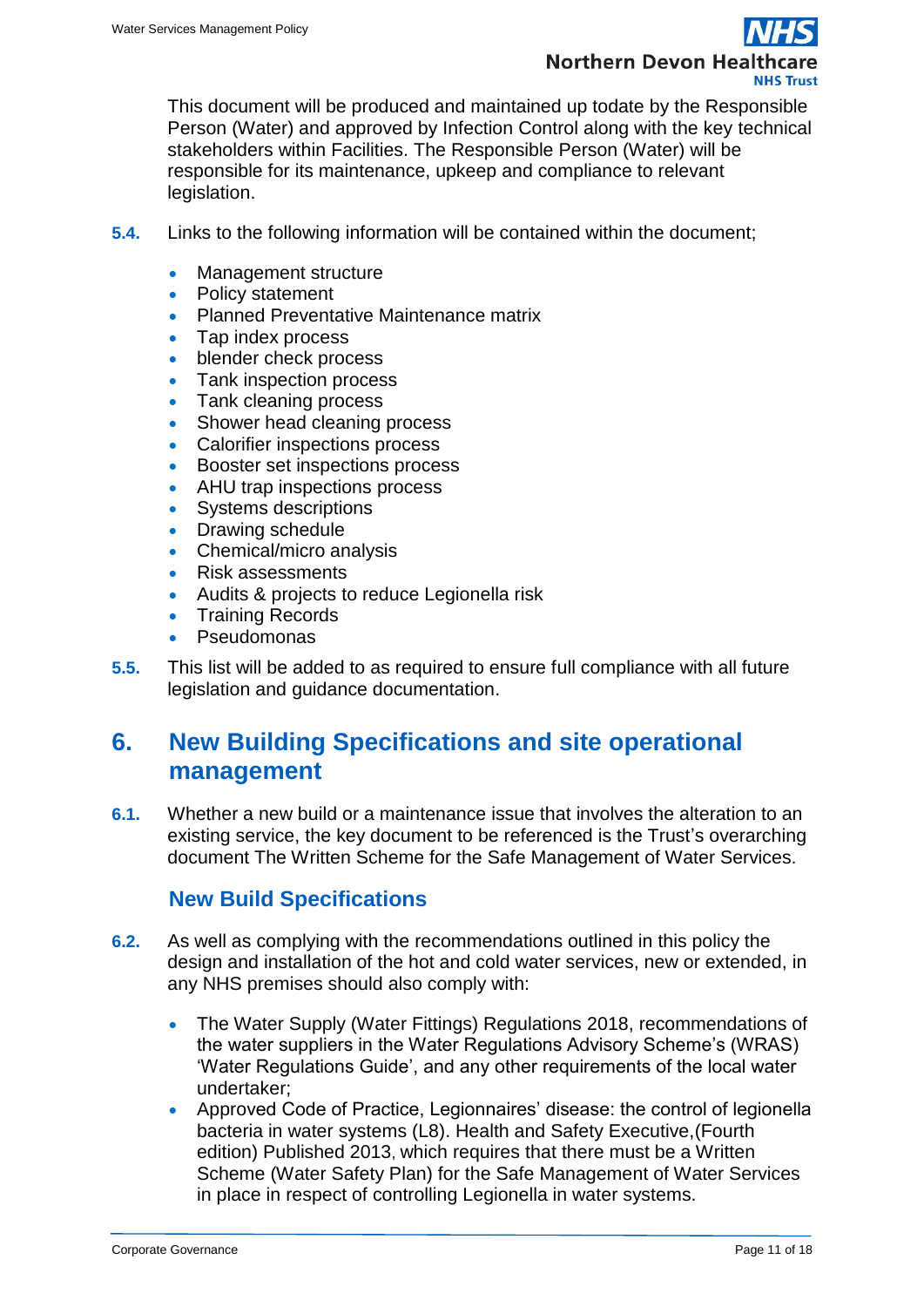# **Northern Devon Healt**

- HTM 04-01 The control of Legionella, hygiene, "safe" hot water, cold water and drinking water systems –Part A Design, Installation and Testing
- HTM 04-01 The control of Legionella, hygiene, "safe" hot water, cold water and drinking water systems –Part B Operational Management
- HTM 04-01: Addendum Pseudomonas aeruginosa advice for augmented care units
- HSG 274 parts 1,2 and 3
- **6.3.** It is imperative that any new builds or alterations comply with the above to ensure that all such steps have been met for the prevention or control of water borne potential infectious bacteriological growth and other water-borne pathogens within the Trusts estate. In respect to the over-arching document The Written Scheme for the Safe Management of Water Services, any conflict is addressed and amended accordingly. Such modifications will be approved by the RP and seen to be part of the acceptance criteria of any works.
- **6.4.** In addition to this all new builds will meet the requirements of Environment and sustainability Health Technical Memorandum 07-04: Water management and water efficiency – best practice advice for the healthcare sector

## **Operational management**

- <span id="page-11-0"></span>**6.5.** The Trust will ensure that the document "The Written Scheme for the Safe Management of Water Services (Water Safety Plan) practically addresses the prevention or control of water borne potentially infectious bacteriological growth and other water-borne pathogens within the Trust's estate and that an operational plan is in place for each site under their control. This plan should comprise:
	- Up-to-date as-fitted drawings, schematic diagrams and descriptions of all the supply, storage and distribution systems within those premises.
	- Step-by-step instructions to operate, maintain, control and shut down the water supply, storage and distribution systems within those premises.
	- A schedule of possible emergency incidents causing loss of the water supply from the water undertaker. Each item in the emergency incident schedule should include guidance on operational procedures to reestablish a stable wholesome water supply.
	- All premises will have a water services risk assessment and an overarching Written Scheme for the Safe Management of Water Services for controlling any identified risks in accordance with the Health and Safety Commission's (2000) Approved Code of Practice L8.
- **6.6.** Note: As per new builds or alterations any area within maintenance that conflicts with the Written Scheme for the Safe Management of Water Services must see the scheme addressed and amended accordingly. Any such modifications will be approved by the Responsible Person (Water) and will be part of the acceptance criteria of any such works.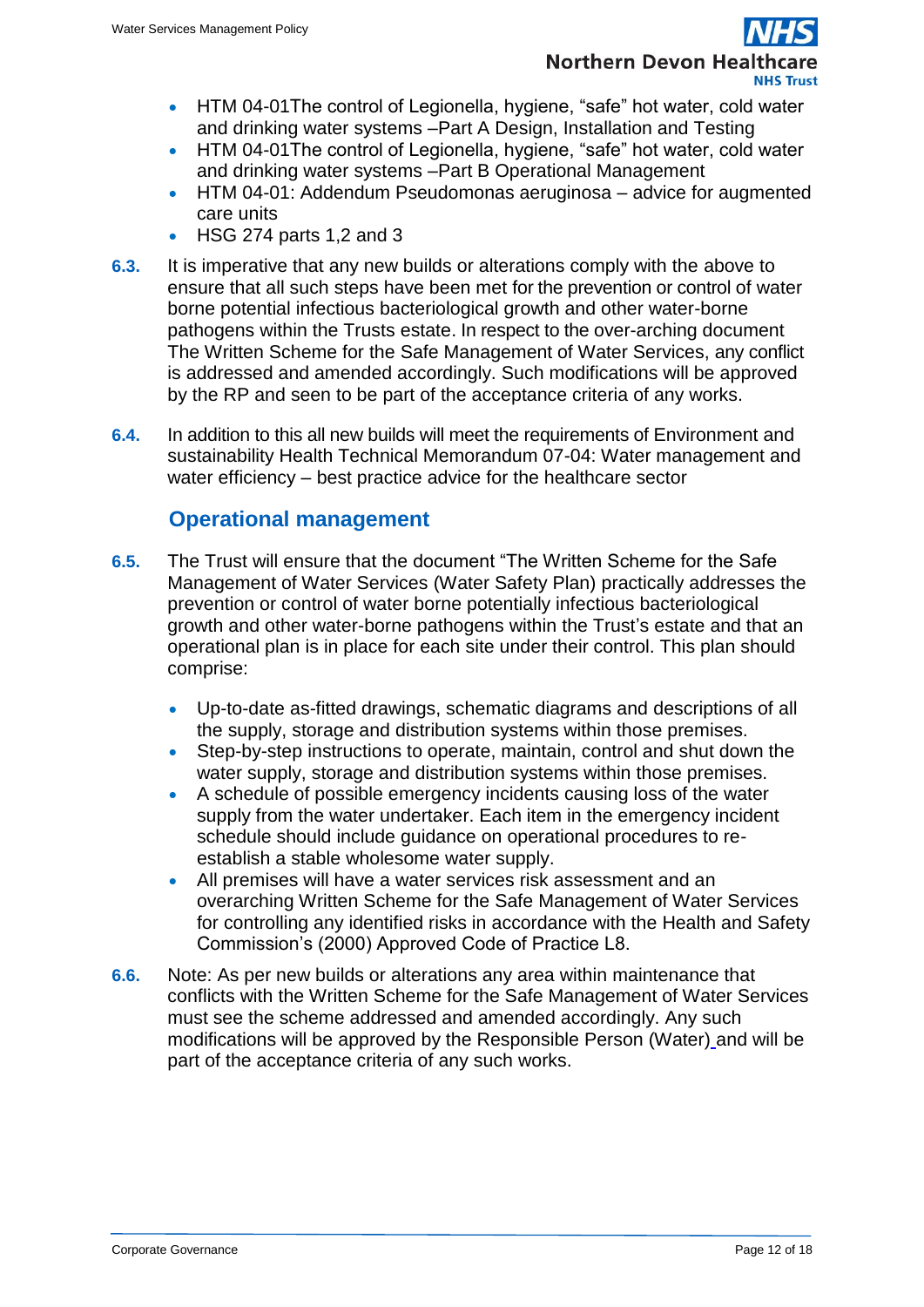

## <span id="page-12-0"></span>**7. Upgrading of existing water services**

## **Routes for upgrading work**

- <span id="page-12-1"></span>**7.1.** There are four possible instigation routes where there could be a need for the implementation of upgrade works:
	- 1. Breakdown and failure of installations through call out; these are addressed through the Estates work task allocation process. Leading to remedial works
	- 2. The Planned Preventative Maintenance process where failure of installations is identified; dealt with as above through the Estates task allocation docket process. Leading to remedial works
	- 3. Condition appraisal surveys; surveys carried to evaluate existing services, their condition and ability to meet their required duty. Leading to remedial works or upgrades as identified.
	- 4. Through the Estate Strategy and estate development; based on alterations to the Estate to meet the requirements of the service strategy. Subsequently leading to Capital schemes and development.

## **Funding for upgrading existing services**

<span id="page-12-2"></span>**7.2.** The process of identifying and obtaining funds for the upgrading of existing water services will be through the risk assessed backlog maintenance process employed by the Trust. Failures in the infrastructures will be costed for replacement, risk assessed using the Trust's risk matrix and placed on the Trust's Backlog Risk adjusted register for prioritising and funding. Once accepted it will be included within the definition of capital works and progressed accordingly.

## <span id="page-12-3"></span>**8. Training & Competency**

## **Trust Board members**

<span id="page-12-4"></span>**8.1.** Although receiving assurance from the Named Executive Director (Director Finance, Performance & Facilities). The Trust Board must be aware that by their own decision processes, in respect to investment and development of the estate. There could possibly be an influence in the resources available to reduce the risk of water borne potential infectious bacteriological growth and other water-borne pathogens within the Trust's estate. To provide awareness and further assurance the Responsible Person (Water) will prepare and present an induction presentation for the Board as appropriate.

#### **Clinical and non-maintenance staff**

<span id="page-12-5"></span>**8.2.** All staff should be aware of this policy and their part within it, this includes nurses, doctors, porters and cleaning staff. They should be aware of what actions they carry out that could compromise water quality and the safety of other users. The Responsible Person Water will conduct a series of bespoke awareness sessions for all those who in effect could compromise a water source in such a way.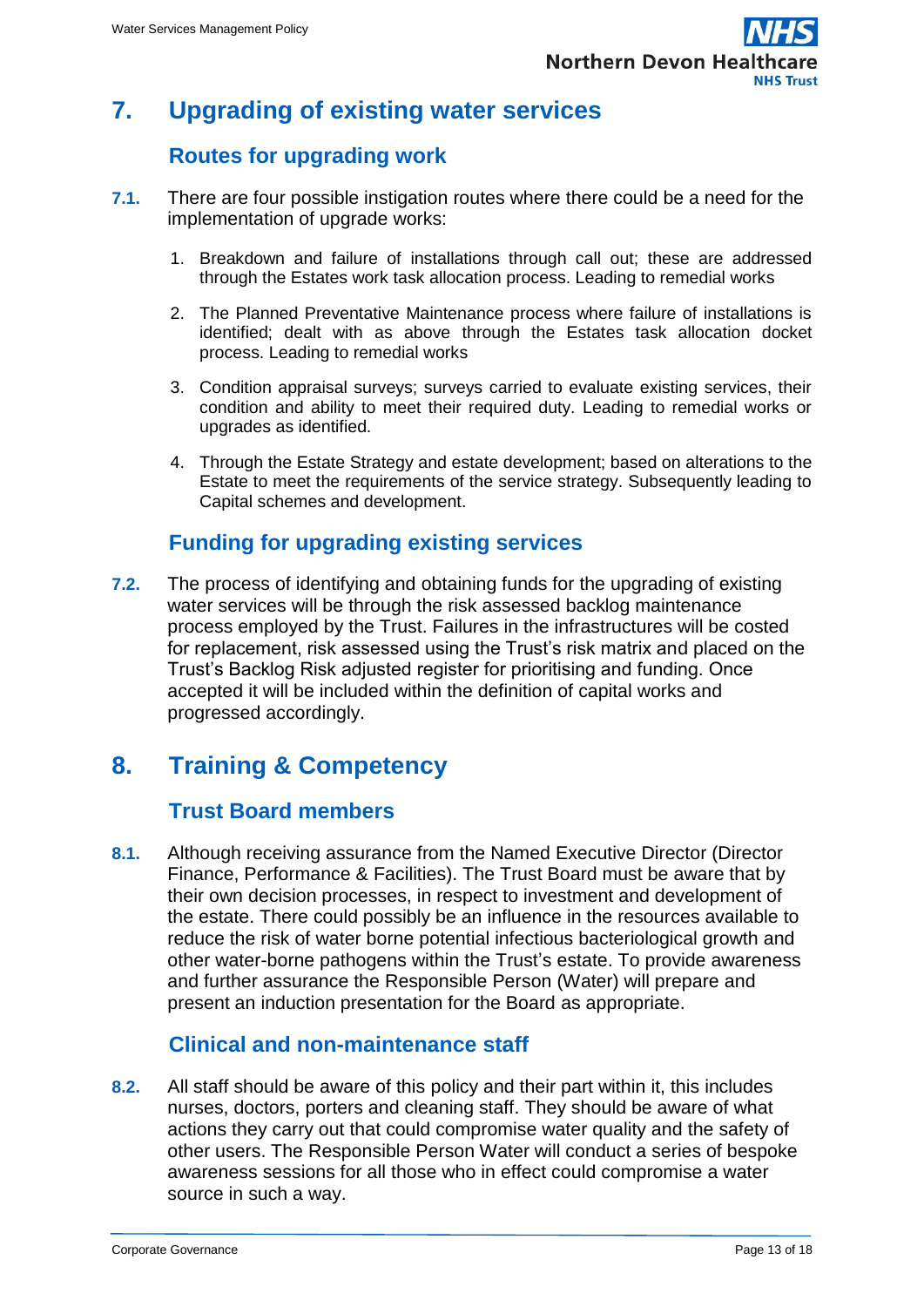## **Maintenance services**

- <span id="page-13-0"></span>**8.3.** Training is essential for all staff involved in the maintenance of the Trust's water services. It is a legal requirement under the Health and Safety at Work etc Act 1974 and the Management of Health and Safety at Work Regulations 1999 that staff are competent to carry out their duties and understand the Trust's management protocols and procedures. This is also a requirement within the NHS guidance document HTM 04-01The control of Legionella, hygiene, "safe" hot water, cold water and drinking water systems – Part B Operational Management
- **8.4.** A programme of training identifying all those involved in the management of reducing the risk of Legionella and the level of competency forms part of the Written Scheme. This training need is implemented to ensure that those appointed to devise strategies and carry out control measures are appropriately informed, instructed and trained, and should be assessed as to their competency. It is also essential that they have an overall appreciation of the practices affecting water hygiene and safety and that they can interpret the available guidance and perform their tasks in a safe and technically competent manner.
- **8.5.** Management should review the competence of staff on a regular basis, and refresher training should be given. In receiving such training wherever required, this will be provided by an external provider and a Continuing Professional Development certificated course, records of training attendance would need to be maintained within the training section of the Written Scheme. Although training is an essential element of ensuring competence, it should be viewed within the context of experience, knowledge and other personal qualities that are needed to work safely.

## <span id="page-13-1"></span>**9. Monitoring Compliance with and the Effectiveness of the Policy**

## **Standards/ Key Performance Indicators**

- <span id="page-13-2"></span>**9.1.** Key performance indicators would normally be produced by the Infection Prevention & Control Team and comprise of:
	- Incidents of healthcare acquired Legionella infection
	- Clusters of healthcare acquired Pseudomonas aeruginosa infection
- <span id="page-13-3"></span>**9.2.** Any such incidents would be reported to the Public Health Director and any authoritative body the Infection Control team were so instructed to inform.

## **Process for Implementation and Monitoring Compliance and Effectiveness**

- **9.3.** This policy will be highlighted to the relevant staff.
- **9.4.** Monitoring compliance with this policy will be the responsibility of the Compliance, Assurance & Sustainability Manager. This will be carried out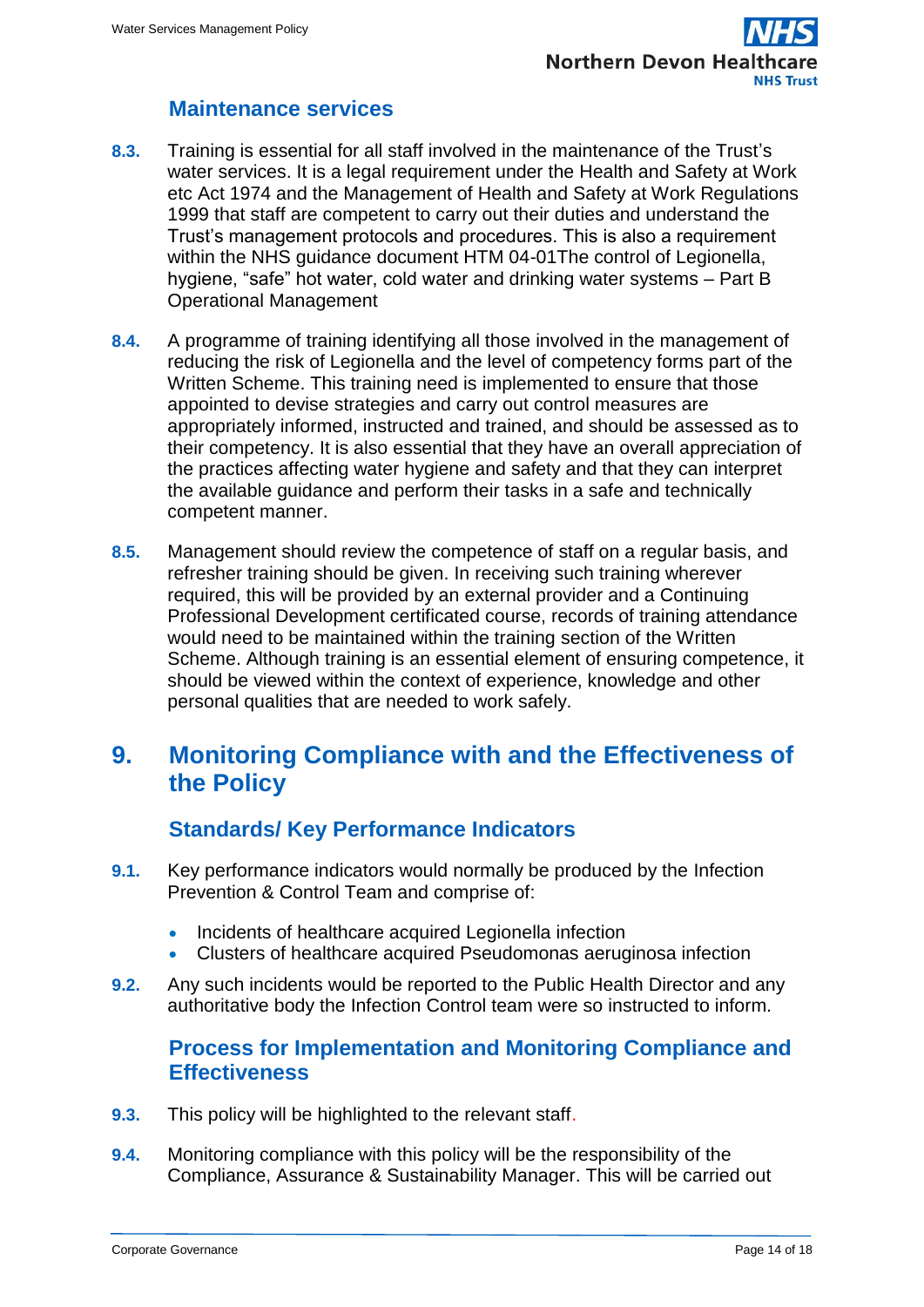

through annual audits of all Planned Preventative Maintenance in place that relate to reducing the risk of water borne potential infectious bacteriological and other water-borne pathogens. The Authorising Engineer (Water) will carry out audits based on four key criteria as set by the Director of Finance, Performance & Facilities

- Stage 1: Confirm what is being requested to be done
- Stage 2: By whom and when
- Stage 3: What evidence of action being taken
- Stage 4: Evidence of outcomes raised by contractors and staff being actioned
- **9.5.** In respect to new works and capital development this will be audited as part of every project. Where non-compliance is identified, support and advice will be provided to improve practice.

## <span id="page-14-0"></span>**10. Equality Impact Assessment**

| <b>Group</b>              | <b>Positive</b><br><b>Impact</b> | <b>Negative</b><br><b>Impact</b> | <b>No</b><br><b>Impact</b> | <b>Comment</b> |
|---------------------------|----------------------------------|----------------------------------|----------------------------|----------------|
| Age                       |                                  |                                  | X                          |                |
| <b>Disability</b>         |                                  |                                  | X                          |                |
| Gender                    |                                  |                                  | X                          |                |
| Gender Reassignment       |                                  |                                  | X                          |                |
| Human Rights (rights      |                                  |                                  | X                          |                |
| to privacy, dignity,      |                                  |                                  |                            |                |
| liberty and non-          |                                  |                                  |                            |                |
| degrading treatment),     |                                  |                                  |                            |                |
| marriage and civil        |                                  |                                  |                            |                |
| partnership               |                                  |                                  |                            |                |
| Pregnancy                 |                                  |                                  | X                          |                |
| Maternity and             |                                  |                                  | X                          |                |
| <b>Breastfeeding</b>      |                                  |                                  |                            |                |
| Race (ethnic origin)      |                                  |                                  | X                          |                |
| Religion (or belief)      |                                  |                                  | Χ                          |                |
| <b>Sexual Orientation</b> |                                  |                                  | X                          |                |

**Table 1:Equality impact Assessment**

## <span id="page-14-1"></span>**11. References**

- HSG 274 P2 HTM 05 01 for Dental Care
- CIBSE TM 13 2013 BS1710 for colour coding pipe work
- Health and Safety at Work etc. Act 1974, Sections 2, 3 and 4 (HSW).
- Management of Health and Safety at Work Regulations 1999.
- Control of Substances Hazardous to Health Regulations 2002 (As amended), Regulation 6 (COSHH).
- The Public Health (Infectious Diseases) Regulations 1988.
- The Water Supply (Water Fittings) Regulations 1999.
- The Water Supply (Water Quality) Regulations 2018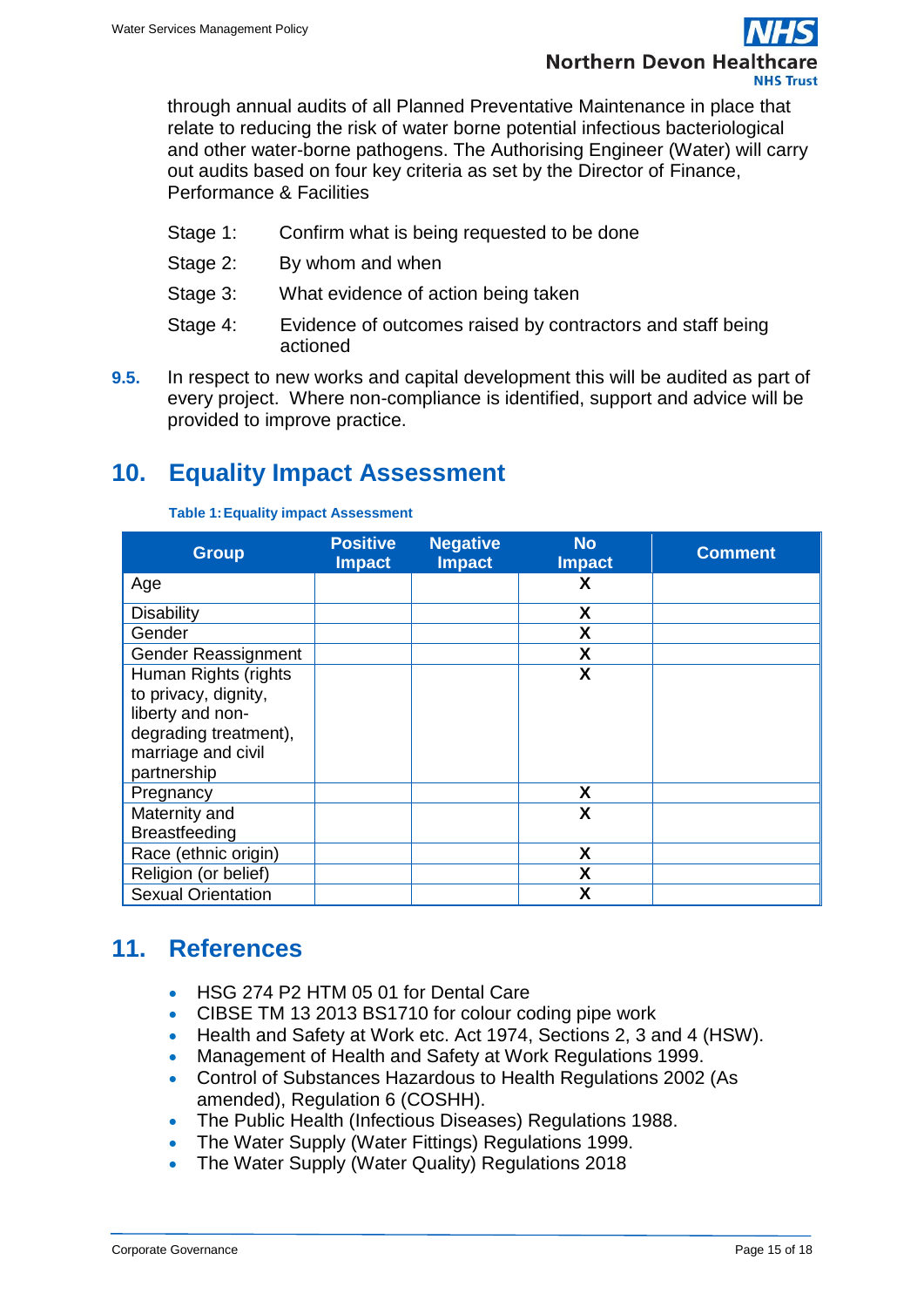

- BS 8558: 2015 Specification for Design, installation, testing and maintenance of services supplying water for domestic use within buildings and their curtilages.
- BS 1710:2014 Specification for Identification of Pipeline Services
- BS EN 806-2:2005 Specification for installations inside buildings conveying water for human consumption
- Food Safety Act 1990.
- HTM 04-01The control of Legionella, hygiene, "safe" hot water, cold water and drinking water systems –Part A Design, Installation and Testing
- HTM 04-01The control of Legionella, hygiene, "safe" hot water, cold water and drinking water systems –Part B Operational Management
- HTM 04-01: Addendum Pseudomonas aeruginosa advice for augmented care units
- HTM 03-01 Specialist Ventilation for Healthcare premises. Legionella's disease the control of Legionella, bacteria in water systems
- ACOP L8  $4^{\text{th}}$  edition 2013
- HSG 274 parts 1,2 and 3 published 2013
- HTM 07-04 Environment and sustainability: Water management and water efficiency – best practice advice for the healthcare sector
- Department of Health (2005) Promoting Equality and Human Rights in the NHS - A Guide for Non-Executive Directors of NHS Boards
- Disability Discrimination Act 1995 amended 2005. London: The Stationery **Office**
- The Building Regulations 1992: approved document G: hygiene (1992, as amended 2000).
- The Water Act 2014.
- The Water Industry Act 1991
- $\bullet$  Health Building Note 13 Sterile services department. The Stationery Office, 2004.
- $\bullet$  Health Building Note 21 Maternity (forthcoming).
- Health Building Note 25 Laundry. HMSO, 1997.
- Health Building Note 53 Facilities for renal services.
- Health Technical Memorandum 64 Sanitary assemblies.
- MES C07 Heating, hot and cold water systems.
- MES D08 Thermostatic mixing valves (healthcare premises).
- Water Supply (Water Fittings) Regulations 1999 guidance document relating to Schedule 1: Fluid Categories and Schedule 2: Requirements for Water Fittings [See Regulation 4(3)].
- BS 2486:1997 Recommendations for treatment of water for steam boilers and water heaters.
- BS 6920-1:2000 Suitability of non-metallic products for use in contact with water intended for human consumption with regard to their effect on the quality of the water.
- BS EN 806-2:2005 Specifications for installations inside buildings conveying water for human consumption.
- BS EN 12671:2000 Chemicals used for treatment of water intended for human consumption. Chlorine dioxide.
- Audit Commission (1993). Untapped savings: water services in the NHSBSRIA (1996). 6/96: Ionisation water treatment for hot and cold water services. BSRIA, 1996.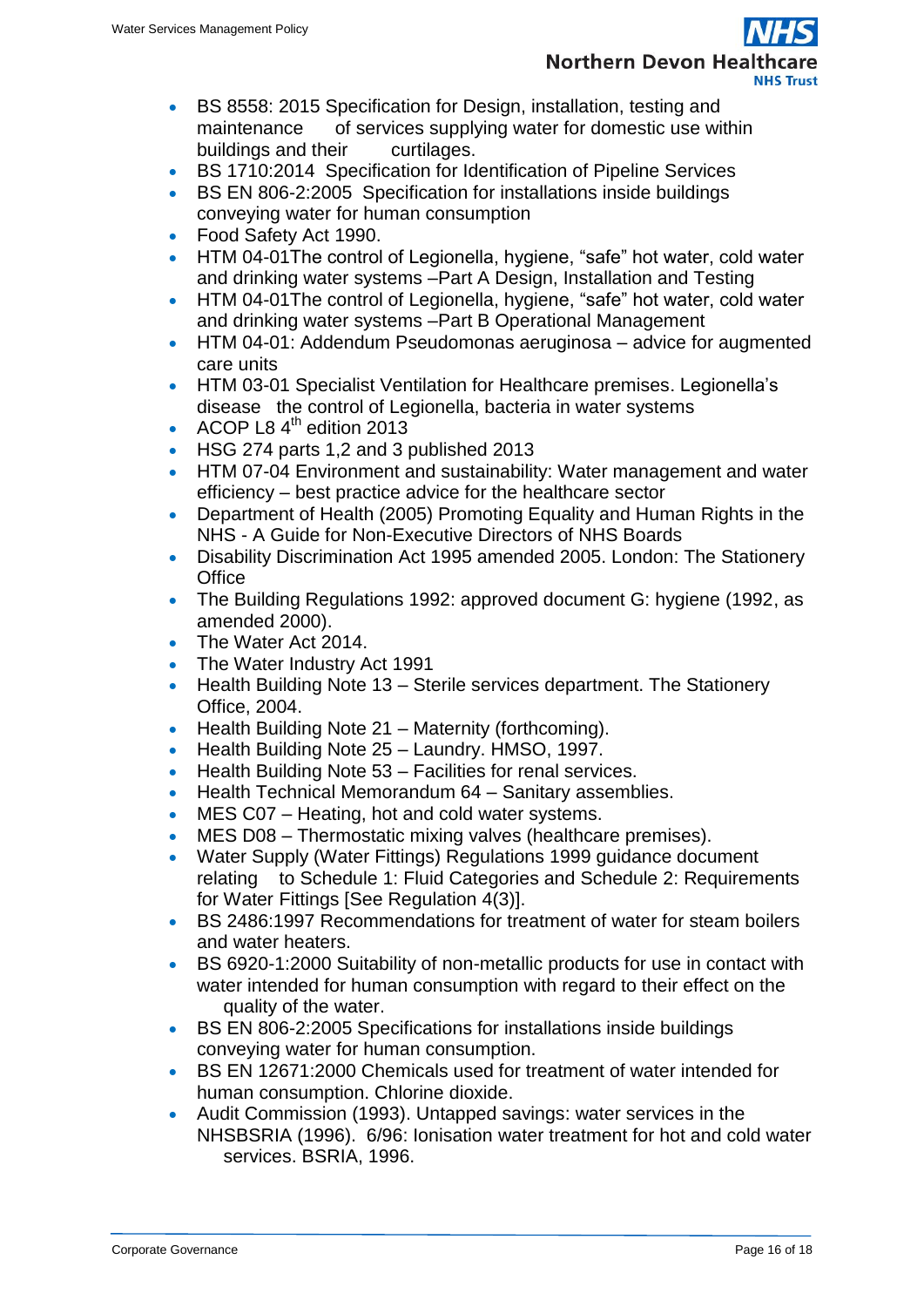

- BSRIA (1998). TN 2/98: Chlorine dioxide water treatment − for hot and cold water services.
- BSRIA (1990). Application Guide 1/87: Operation and maintenance manuals for building services installations.
- BSRIA (1993). Application Guide 2/93: Water treatment for building services systems..
- BSRIA (2004). Application Guide 1/2001.1: Precommission cleaning of pipework systems.
- CIBSE (2003). Commissioning Code W: Water distribution. CIBSE, 2003.
- CIBSE (1999). Guide A: Environmental design.
- Approved Code of Practice, Legionnaires' disease: the control of legionella bacteria in water systems (L8). Health and Safety Executive,(Fourth edition) Published 2013.
- Public Health Laboratory Service (1994). Hygiene for spa pools: guidelines for their safe operation. The report of a PHLS spa pools working party.
- Public Health Laboratory Service (1999). Hygiene for hydrotherapy pools. PHLS, 1999.
- Water Regulations Advisory Scheme (WRAS) (1994). Information and Guidance Note 9-04-04: Cold water storage systems – design recommendation for mains supply inlets.
- Water Regulations Advisory Scheme (WRAS) (2004) Water Regulations Guide.
- Fittings and Materials Directory. WRAS, 2005.

## <span id="page-16-0"></span>**12. Associated Documentation**

- [Incident Reporting Policy](http://ndht.ndevon.swest.nhs.uk/policies/?p=214)
- [The Risk Management Strategy](http://ndht.ndevon.swest.nhs.uk/policies/?p=253)
- [The Risk Management Policy](http://ndht.ndevon.swest.nhs.uk/policies/?p=346)
- The Written Scheme for the Safe Management of Water Service